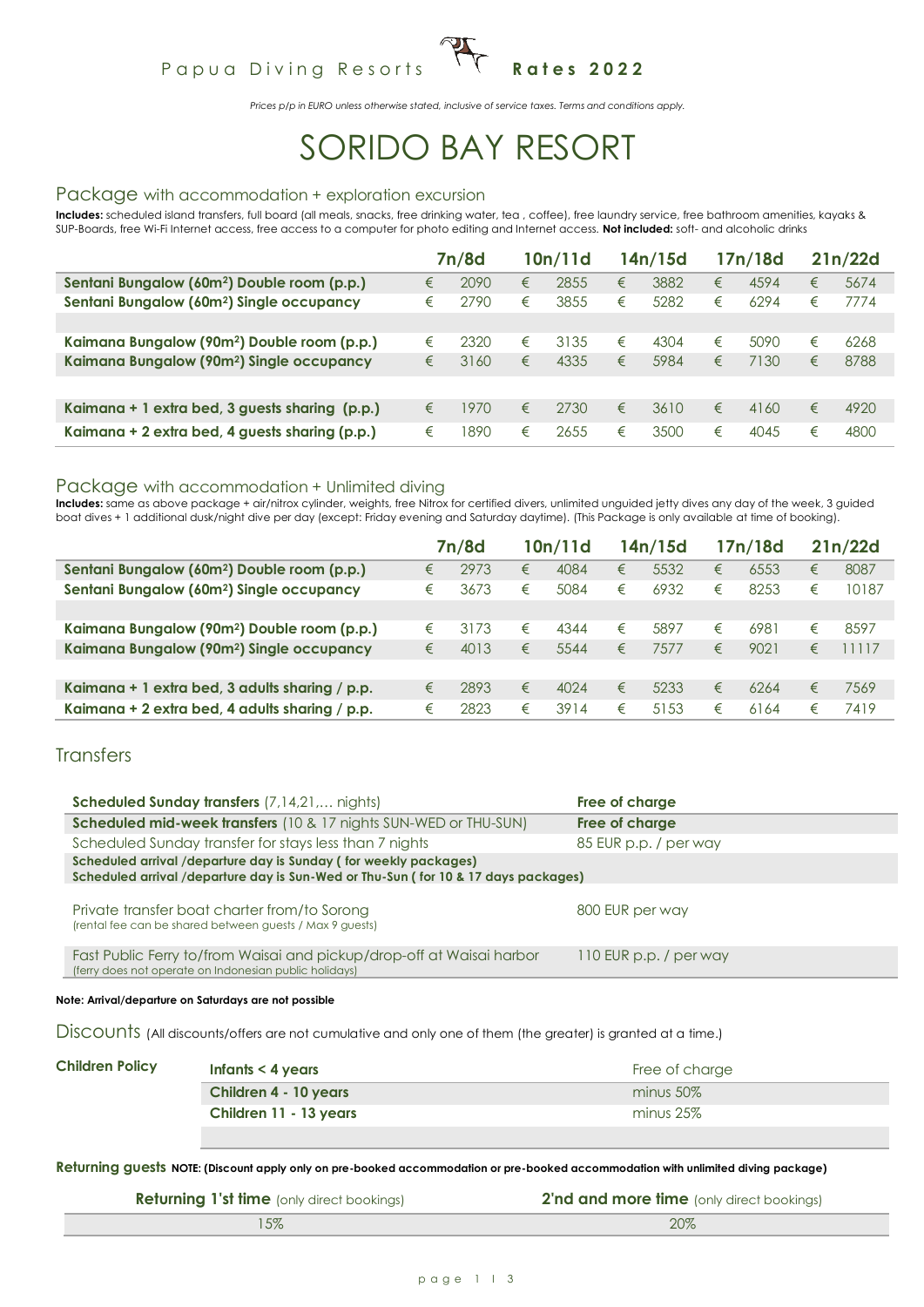# Papua Diving Resorts **Rates 2022**

#### Diving

Book the "Unlimited diving package" (see accommodation + unlimited diving package) or book a number of dives up-front or simply "Pay for what you dive" at the resort (see table below).

| Number of dives                                                      | $1 - 5$       | $6 - 10$      | $11 - 15$     | 16+           |
|----------------------------------------------------------------------|---------------|---------------|---------------|---------------|
| Price per dive                                                       | $\epsilon$ 60 | $\epsilon$ 56 | $\epsilon$ 53 | $\epsilon$ 50 |
| includes tanks, weights, guides and free nitrox for certified divers |               |               |               |               |
| Guided Snorkeling                                                    |               |               |               |               |
| Single boat snorkel trip                                             | $\epsilon$ 27 |               |               |               |
| Double boat snorkel-trip (min. 4 guests/on request)                  | $\epsilon$ 39 |               |               |               |
| Guided House reef snorkeling possible on request                     |               |               |               |               |

#### PADI Dive Training

|                                                                                             | price          | <b>Includes</b>                         |
|---------------------------------------------------------------------------------------------|----------------|-----------------------------------------|
| <b>DSD (Discover Scuba Diving)</b>                                                          | $\epsilon$ 130 | Theory + 1 Open Water/introduction dive |
| <b>Open Water Diver</b>                                                                     | € 580          | Manual, certification, all equipment    |
| <b>Open Water Diver Referal</b>                                                             | $\epsilon$ 330 | Certification, all equipment            |
| <b>Advanced Open Water</b>                                                                  | $\epsilon$ 410 | Manual, 5 Dives, certification          |
| Advanced Open Water combined with Dive package                                              | $\epsilon$ 245 | Manual, certification                   |
| <b>Enriched Air (NITROX)</b>                                                                | $\epsilon$ 180 | Manual, certification, FREE NITROX      |
| more PADI specialty courses upon request (Deep, Drift, Night, Underwater Photography, etc.) |                |                                         |
| <b>PADI refresher course</b>                                                                | $\epsilon$ 85  | 1 Dive + skill practice                 |

| Rental Equipment                                  | per dive      | per day       | per week       |  |
|---------------------------------------------------|---------------|---------------|----------------|--|
| Full set (BCD, reg., wetsuit, mask & fins, comp.) | $\epsilon$ 30 | $\epsilon$ 49 | $\epsilon$ 215 |  |
| <b>BCD</b> or regulator                           | $\xi$ 8       | $\epsilon$ 14 | $\epsilon$ 65  |  |
| Wetsuit                                           | $\epsilon$ 6  | $\epsilon$ 10 | $\epsilon$ 55  |  |
| Mask, snorkel & fins                              |               | $\epsilon$ 10 | $\epsilon$ 55  |  |
| Dive computer                                     |               | $\epsilon$ 12 | $\epsilon$ 58  |  |
| Dive torch                                        | $\xi$ 8       |               |                |  |
| 15I (large) tank                                  | $\epsilon$ 4  |               |                |  |
|                                                   |               |               |                |  |

### Fluo Diving - surcharge (max.4 divers)

| 1 guest / 1 guide                                | € 65           |
|--------------------------------------------------|----------------|
| $2 - 4$ guests / 1 guide (p.p.)                  | $\epsilon$ 55  |
| *incl. Special Mask/Dive Torch/Filter for Camera |                |
| Black Water Diving - surcharge (max.4 divers)    |                |
| 1 guest / 1 guide                                | $\epsilon$ 100 |
| $2 - 4$ guests / 1 guide (p.p.)                  | $\epsilon$ 55  |

\*not incl. Dive Torch

#### Private Dive Guide (please request in advance)

| Price per dive | € 50  |
|----------------|-------|
| Price per day  | € 100 |

Some divers may find some dives challenging due to currents. Under certain circumstances some divers may require a private guide to be able to dive some sites. Typical examples are: inexperience with diving in current, below a reasonable level of fitness/strength and the lower and upper ranges of age.